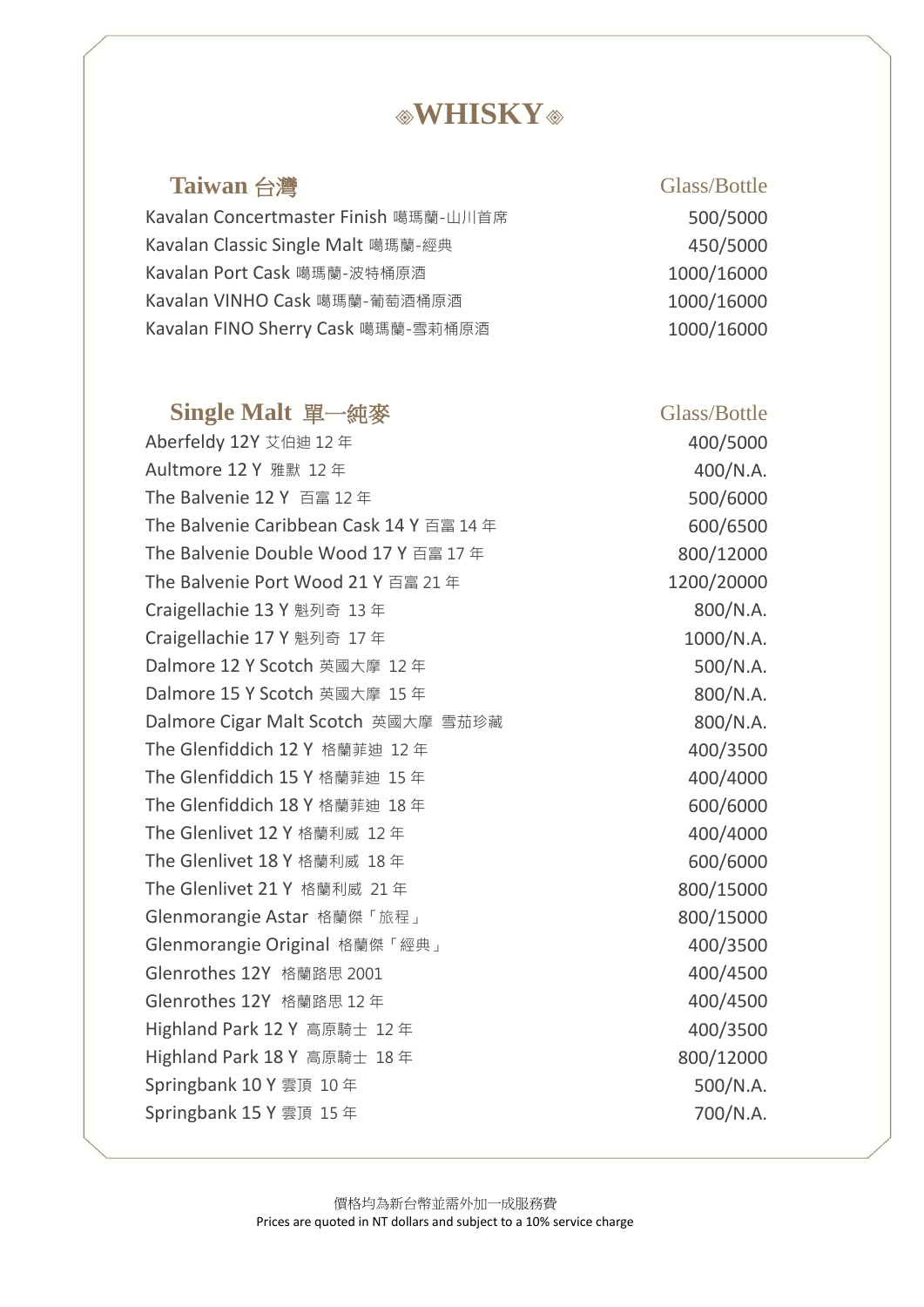# **WHISKY**

| Single Malt 單一純麥                       | Glass/Bottle |
|----------------------------------------|--------------|
| Auchentoshan American OAK 歐肯特軒 美國桶     | 400/4000     |
| Auchentoshan 12 Y 歐肯特軒 12 年            | 400/N.A.     |
| Auchentoshan Three Wood 歐肯特軒 三桶        | 500/6000     |
| Talisker 10 Years 泰斯卡 10年              | 400/4000     |
| The Singleton 12 Y 蘇格登 12年             | 400/4000     |
| The Singleton 15 Y 蘇格登 15 年            | 400/5000     |
| The Singleton 18 Y 蘇格登 18年             | 700/N.A.     |
| The Singleton Signature 蘇格登-大師精選       | 400/N.A.     |
| The Macallan 17 Y 麥卡倫 17年              | 1200/N.A.    |
| The Macallan Double 12Y 麥卡倫雙桶 12年      | 400/5000     |
| The Macallan Double 15Y 麥卡倫雙桶 15年      | 800/10000    |
| The Macallan Sherry 18Y 麥卡倫雪莉桶 18年     | 2500/50000   |
| The Macallan Double 18Y 麥卡倫雙雪莉桶 18年    | 2000/45000   |
| The Macallan Edition 麥卡倫 Edition       | 16000        |
| The Macallan Class Cut 麥卡倫 Class Cut   | 25000        |
| The Macallan Rare Cask 麥卡倫 Rare Cask   | 40000        |
| The Macallan Rich Cacao 麥卡倫 可可協奏曲 Rich | 16000        |
| Cacao                                  |              |

# **Islay** 艾雷島 Glass/Bottle

400/4000

| Bunnahabhain 12 Y 布納哈本 12年             | 400/4000  |
|----------------------------------------|-----------|
| Bunnahabhain 18 Y 布納哈本 18年             | 800/10000 |
| Bruichladdich Classic Laddie 布萊迪-萊迪    | 600/6000  |
| Bruichladdich Octomore 6.1 布萊迪-奧特摩 6.1 | 1200/N.A. |
| Bunnahabhain 25 Y 布納哈本 25 年            | 35000     |
| Ardbeg 10Y 雅伯艾雷 10年                    | 400/5000  |
| Laphroaig 10Y 拉弗格 10年                  | 400/5000  |

| 800/10000 |
|-----------|
| 600/6000  |
| 1200/N.A. |
| 35000     |
| 400/5000  |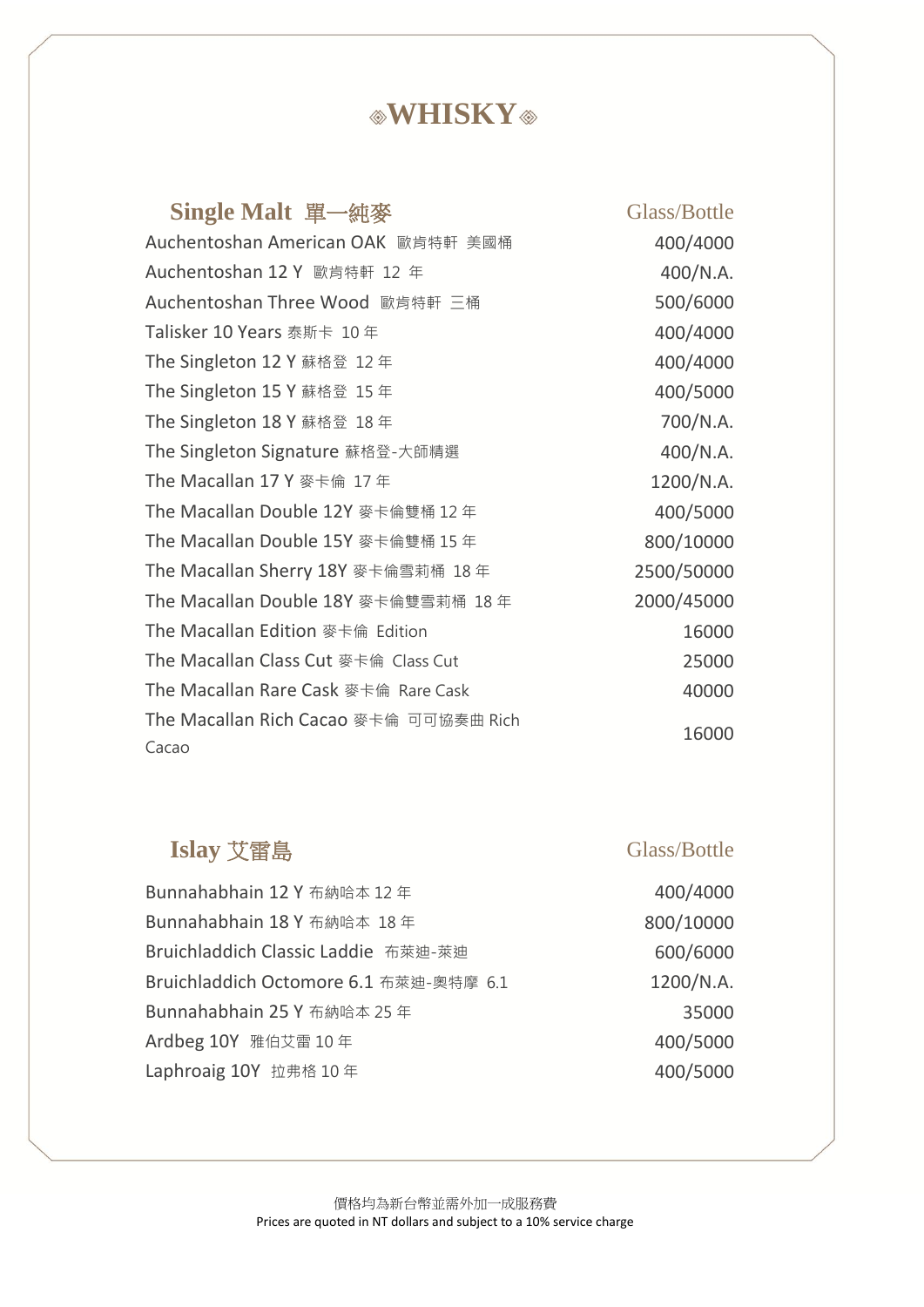# **WHISKY**

### **Blend** 調和 Glass/Bottle

Ballantines 12 Y 百齡譚 12 年 Ballantines 17 Y 百齡譚 17 年 Bastille 1789 法國-巴提斯 1789 450/4500 Black & White 黑白狗 600/N.A. Chivas Regal 12 Years 起瓦士 12年  $400/3500$ Chivas Revolve 1801 起瓦士 1801 400/4000 Jameson 愛爾蘭-尊美醇 インファイル インタン インタン インタン 400/3500 Johnnie Walker Black Label 約翰走路-黑牌 400/3500 Johnnie Walker Blue Label 約翰走路-藍牌 1000/11000 The One Whisky 英格蘭-雷克斯 400/4000 Royal Salute 21 Years 皇家禮炮 21 年 600/8000 Tullamore Original 愛爾蘭之最「經典」 400/4000 Tullamore Original10 Y 愛爾蘭之最 10年 500/6000 Canadian Club 加拿大俱樂部 400/4000 Black Velvet 黑美人 **400/4000** 

400/4000 500/6000

### **Japan** 日本 Glass/Bottle

The Hakushu 新白州 800/10000 Hakushu 12 Years 白州 12年 2000/22000 The HIBIKI 新響 2000/10000 1000/10000 1000/10000 1000/10000 1000 1000 1000 1000 100 The HIBIKI17 Years 響  $17 \ncong$  50000 The Yamazaki 新山崎 **1000/10000** Yamazaki 12 Years 山崎 12年 1200/20000 Chita Distiller's Reserve 知多 DR 400/6000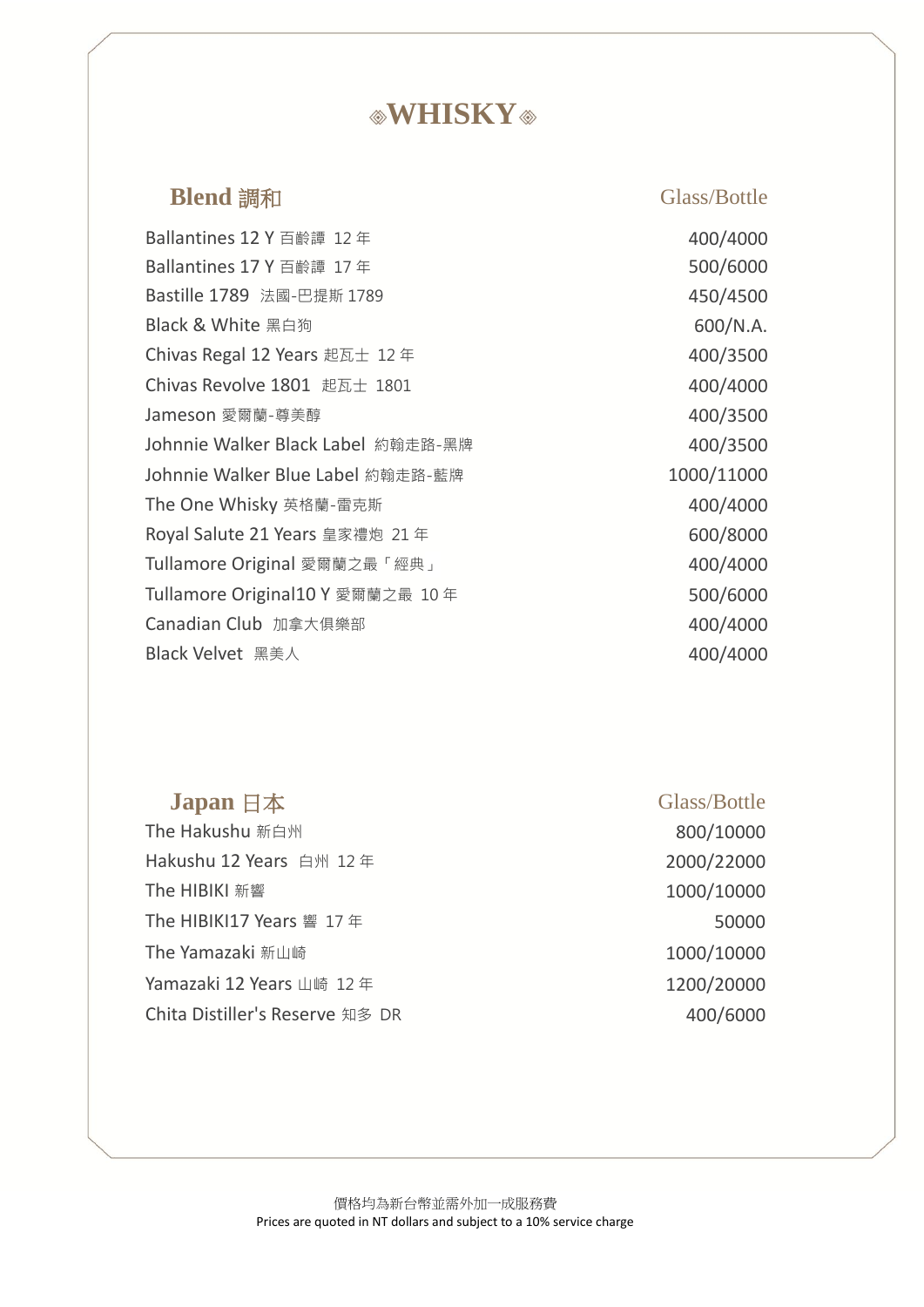### **Bourbon** 波本 Glass/Bottle

| 400/4000 |
|----------|
| 400/4000 |
| 400/4000 |
| 400/4000 |
| 400/3500 |
| 400/4000 |
| 400/4000 |
| 400/4000 |
| 400/3500 |
| 400/4000 |
| 450/4500 |
| 400/4000 |
| 400/3500 |
|          |

# **URBAN331 Secret Menu**

|                                                 | Glass/Bottle |
|-------------------------------------------------|--------------|
| Berry's Bunnahabhain 1979 32Y 布納哈本 32年          | 30000        |
| Berry'sBunnahabhain 1989 21Y 布納哈本21年            | 25000        |
| Berry's Glen Moray 1991 20 Year 格蘭莫雷 20年        | 25000        |
| Borders Single Grain Sctoch Whisky              | 700/7000     |
| 邊境地區單一穀物蘇格蘭威士忌                                  |              |
| The Tweeddale Batch 5 Blended Scotch Whisky 14Y | 700/N.A.     |
| 督邑河谷第五批調和式蘇格蘭威士忌-14年                            |              |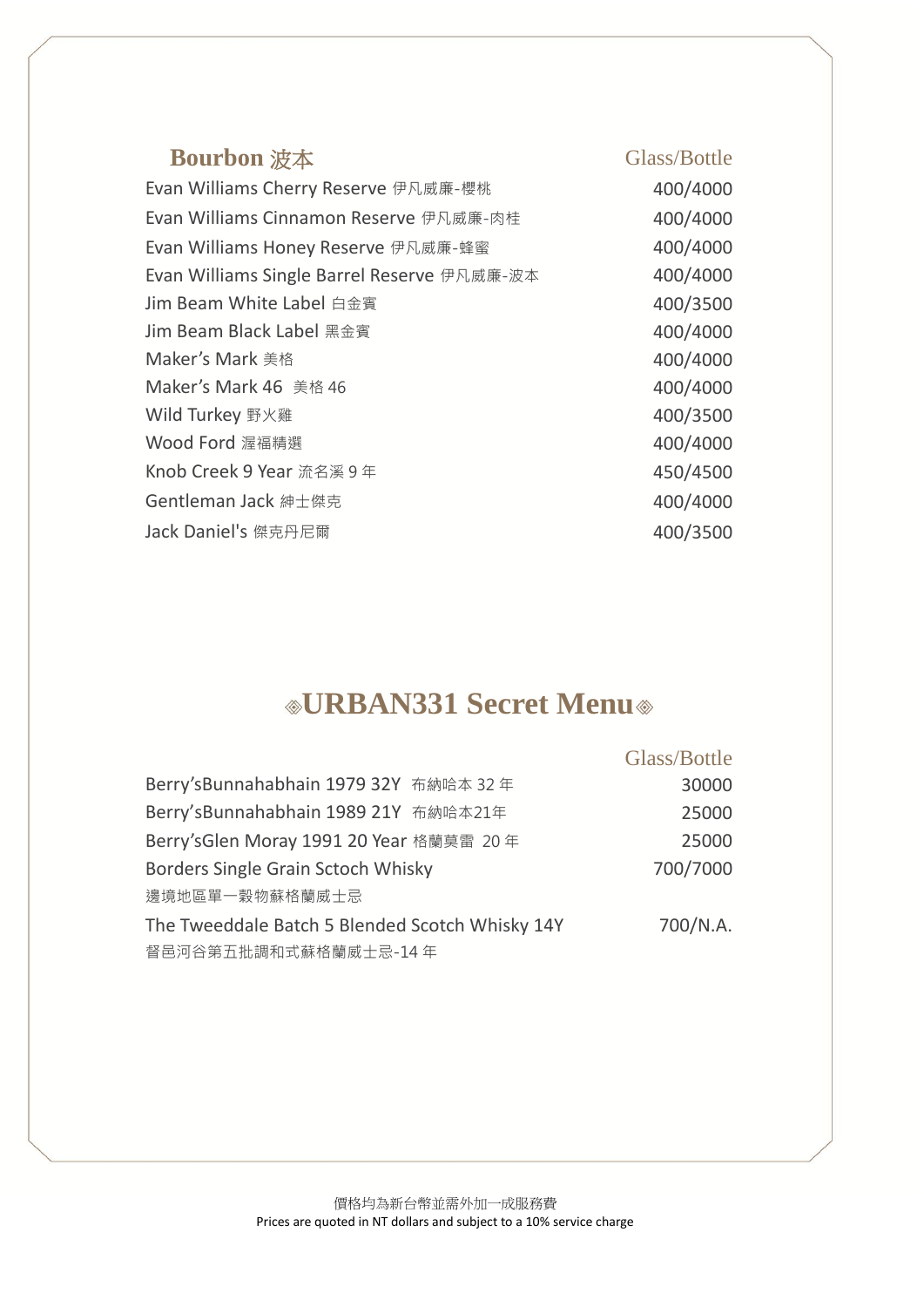# **SPIRIT**

| Beefeater 英人琴酒            | 300/3500 |
|---------------------------|----------|
| Bombay 龐貝                 | 300/3500 |
| Gin Sul 德國琴酒              | 400/5000 |
| ROKU GIN 六 日本頂級琴酒         | 350/3500 |
| Hendrick's 亨利爵士           | 350/3500 |
| Tanqueray 坦奎利             | 300/3000 |
| Tanqueray No.10 坦奎利 No.10 | 400/4000 |

### **VODKA** 伏特加 Glass/Bottle

Smirnoff 俄羅斯-蘇美洛夫 300/3500 Stolichnaya 蘇聯-蘇托力 300/3500 Belvedere 波蘭-雪樹 350/4000 **Ciroc 法國-詩洛珂 400/4000 10000 10000 10000 10000 10000 10000 10000 10000 10000 1000** 

### **RUM** 蘭姆酒 Glass/Bottle

Bacardi Light 古巴-百家得 300/3500 **Cachaca** 巴西-卡夏莎 300/3500 Zacapa 23 瓜地馬拉-薩凱帕 400/4500

# **GIN 琴酒** Glass/Bottle

| 300/3500 |
|----------|
| 300/3500 |
| 400/5000 |
| 350/3500 |
| 350/3500 |
| 300/3000 |
| 400/4000 |

Absolut 瑞典-絕對 200/3500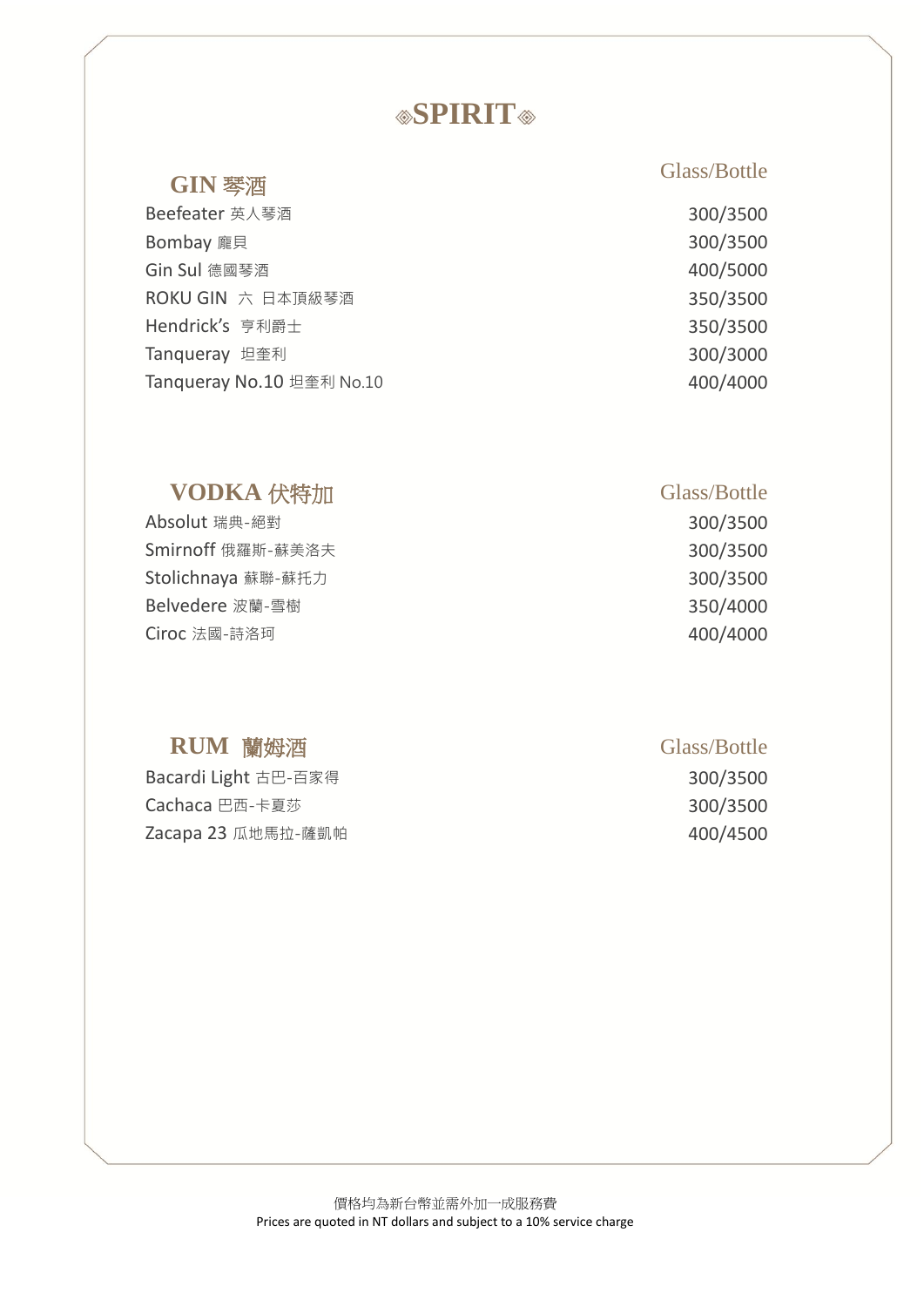### TEQUILA 龍舌蘭 Shot/Bottle

Jose Cuervo 金快活 100/3000 Patron Silver 培恩-銀樽 150/3500 Don Julio Reposado 唐胡里歐 200/4000 Don Julio Anejo 唐胡里歐-陳年 300/6000 Patron Reposado 培恩-金樽 150/3500 Patron Anejo 培恩-陳年 300/6000

### **COGNAC** 白蘭地 Glass/Bottle

Hennessy V.S.O.P 軒尼詩 V.S.O.P 400/4500 Hennessy X.O 軒尼詩 X.O 2000 2000 1000 1000 15000 Martell X.O 馬爹利 X.O 800/13000 Remy Martin V.S.O.P 人頭馬 V.S.O.P 400/4500 Remy Martin X.O 人頭馬 X.O 700/9000

### **Mixers**:**Soft Drinks and Juice add NT\$100**

以上酒款可加選任一種碳酸飲料或果汁加價 100 元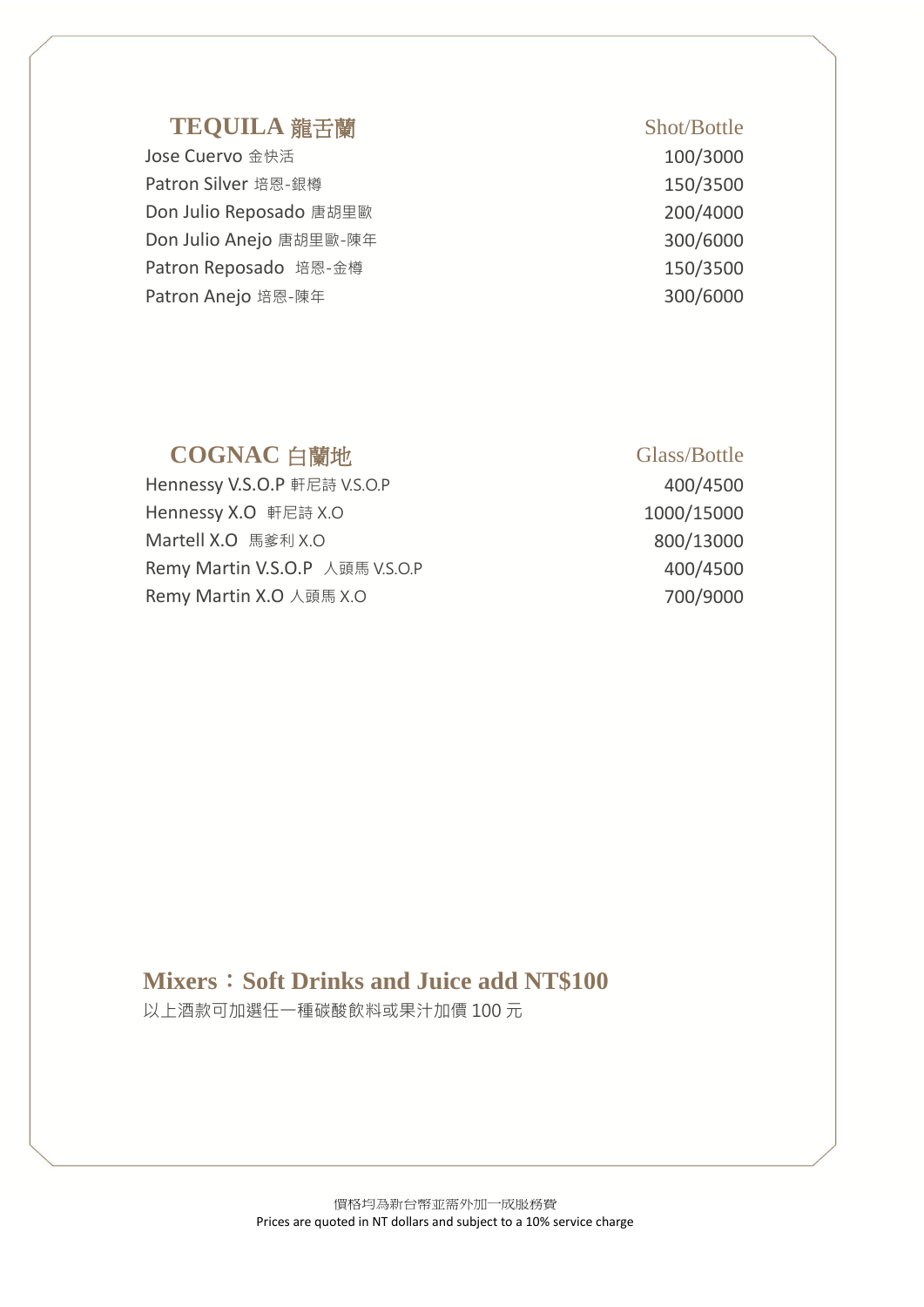# **©COCKTAIL** 調酒 ◎

|                                                      | <b>Glass</b> |
|------------------------------------------------------|--------------|
| Cosmopolitan 柯夢波丹                                    | 400          |
| VODKA · COINTREAU · LEMON JUICE · CRANBERRY JUIC     |              |
| ScrewDriver 螺絲起子                                     | 400          |
| <b>VODKA · ORANGE JUICE</b>                          |              |
| Margarita 瑪格莉特                                       | 400          |
| TEQUILA · COINTREAU · LEMON JUICE                    |              |
| Negroni 内格羅尼                                         | 400          |
| GIN · ROSSO VERMOUTH · CAMPARI                       |              |
| Old Fashion 古典雞尾酒                                    | 400          |
| <b>BOURBON WHISKY · BITTERS · ORANGE · SUGAR</b>     |              |
| Tequila Sunrise 日出龍舌蘭                                | 400          |
| TEQUILA · ORANGE JUICE · GRENADINE                   |              |
| Whisky Sour 威士忌酸酒                                    | 400          |
| WHISKY . LEMON JUICE . SYRUP                         |              |
| Martini 馬丁尼                                          | 400          |
| <b>GIN · DRY VERMOUTH</b>                            |              |
| Godfather 教父                                         | 400          |
| WHISKEY • AMARETTO                                   |              |
| Gin Tonic 琴通寧                                        | 400          |
| <b>GIN • Tonic WATER</b>                             |              |
| Moscow Mule 莫斯科驢子                                    | 400          |
| VODKA · LIME · GINGER ALE                            |              |
| Long Island Ice Tea 長島冰茶                             | 450          |
| VODKA · GIN · RUM · TEQUILA · COINTREAU · LEMONJUICE |              |
| Mojito 莫吉托                                           | 450          |
| RUM . MINT LEAVES . LEMON JUICE . SUGAR              |              |
| Piña Colada 鳳梨可樂達                                    | 450          |
| RUM · COCONUT MILK · PINEAPPLE JUICE                 |              |
| Mulled Wine 熱紅酒                                      | 500          |
| RED WINE · HONEY · SAMBUCA · CINNAMON · ORANGE JUICE |              |
| Special Drinks 客製化調酒                                 | 500          |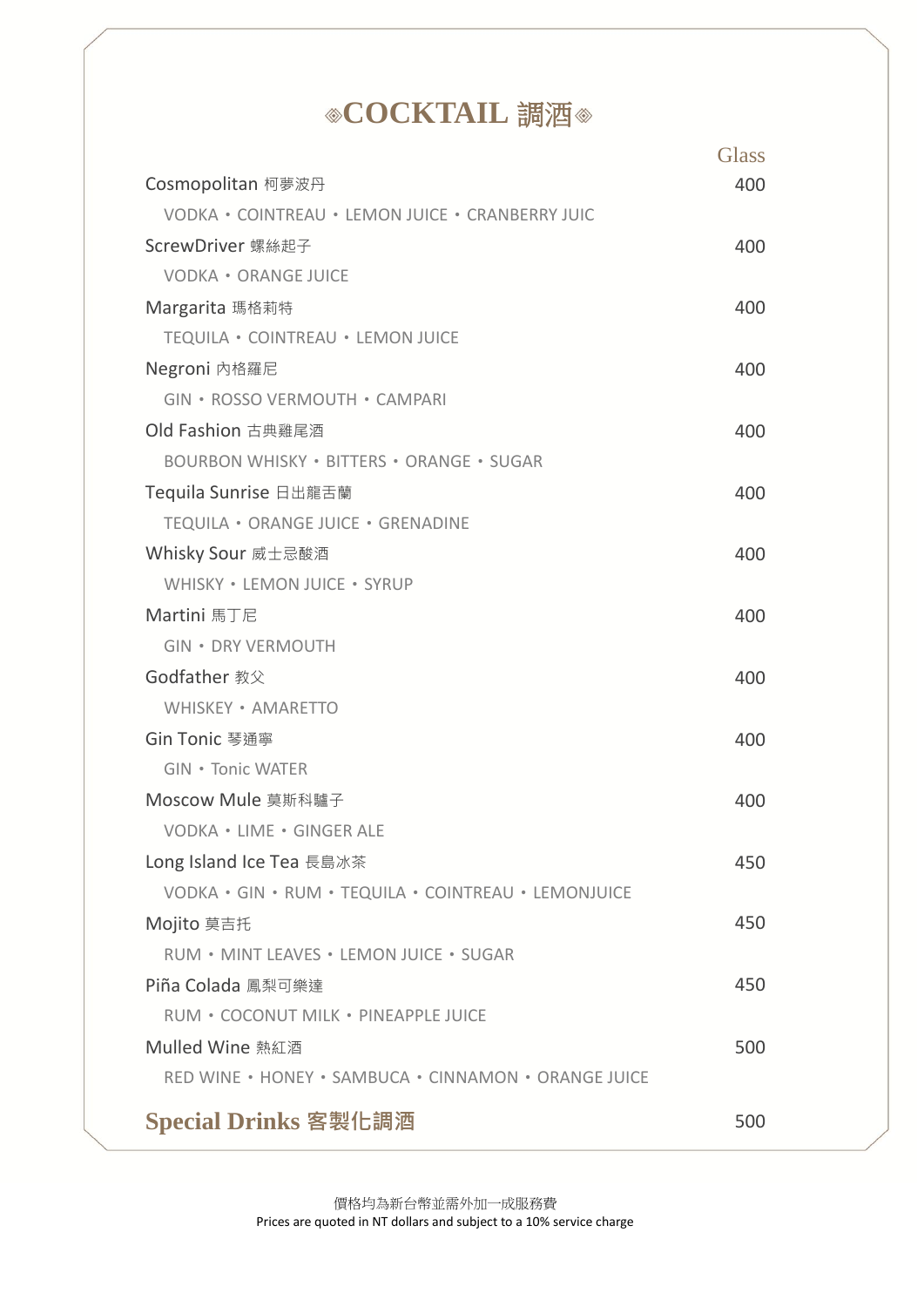# **WINE MENU** 葡萄酒

| <b>House Wine</b>                           | Glass/Bottle |
|---------------------------------------------|--------------|
| Louis Eschenauer - Cabernet Sauvignon       | 300/1800     |
| Marchesi De Frescobaldi Remole - Sangiovese | 400/2000     |
| Louis Eschenauer - Chardonnay               | 300/1800     |

# **Red Wine** 紅酒

| <b>France 法國</b>                              | <b>Bottle</b> |
|-----------------------------------------------|---------------|
| Arnozan Bordeaux LussacSaintEmilion - Merlot  | 2800          |
| Chateau Lamothe Vincent Heritage              | 2200          |
| Louis Latour Château Corton Grancey Grand Cru | 14000         |
| <b>Revelation Grenache - Mourvedre</b>        | 2000          |

| Italy 義大利                                        | <b>Bottle</b> |
|--------------------------------------------------|---------------|
| Altesino Brunello di Montalcino                  | 13000         |
| Badia a Passignano Chianti Classico DOCG Riserva | 5500          |
| Chianti Classico DOCG                            | 3000          |
| Gianni Gagliarod la Matta Barbera D'alba DOC     | 4800          |
| Le Sughere Di Frassinello                        | 3500          |
| Marco Bonfante Barolo Riserva                    | 8000          |
| Marco Bonfante Barbaresco Riserva                | 9000          |
| Roberto Voerzio Langhe Nebbiolo                  | 4000          |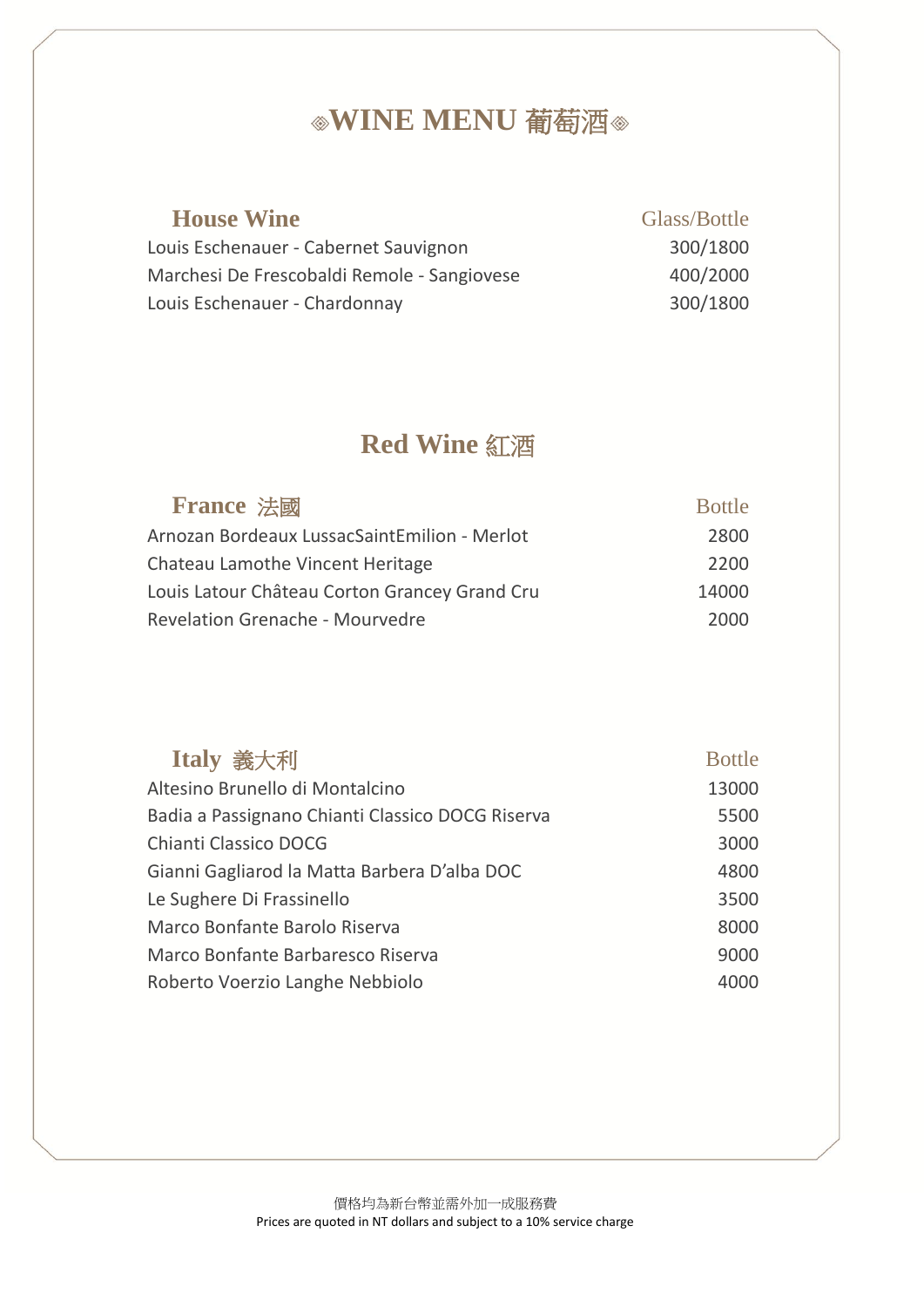| Moldova 摩爾多瓦                        | <b>Bottle</b> |
|-------------------------------------|---------------|
| Reserve Asconi - Cabernet Sauvignon | 2600          |
| Spain 西班牙                           | <b>Bottle</b> |
| Castillo de Albai Crianza           | 1800          |
| Chile 智利                            | <b>Bottle</b> |
| Viña Casablanca Nimbus - Merlot     | 2800          |
| <b>United States 美國</b>             | <b>Bottle</b> |

| Beringer Knights Valley - Cabernet Sauvignon          | 4800  |
|-------------------------------------------------------|-------|
| Beringer Napa Valley - Merlot                         | 6000  |
| Beringer Private Reserve - Cabernet Sauvignon         | 16000 |
| Robert Mondavi Private Selection - Cabernet Sauvignon | 2300  |

| <b>South Africa</b> 南非                     | <b>Bottle</b> |
|--------------------------------------------|---------------|
| Stellenbosch Vineyards Bushvine - Pinotage | 2200          |
| Table Mountain - Cabernet Sauvignon        | 1800          |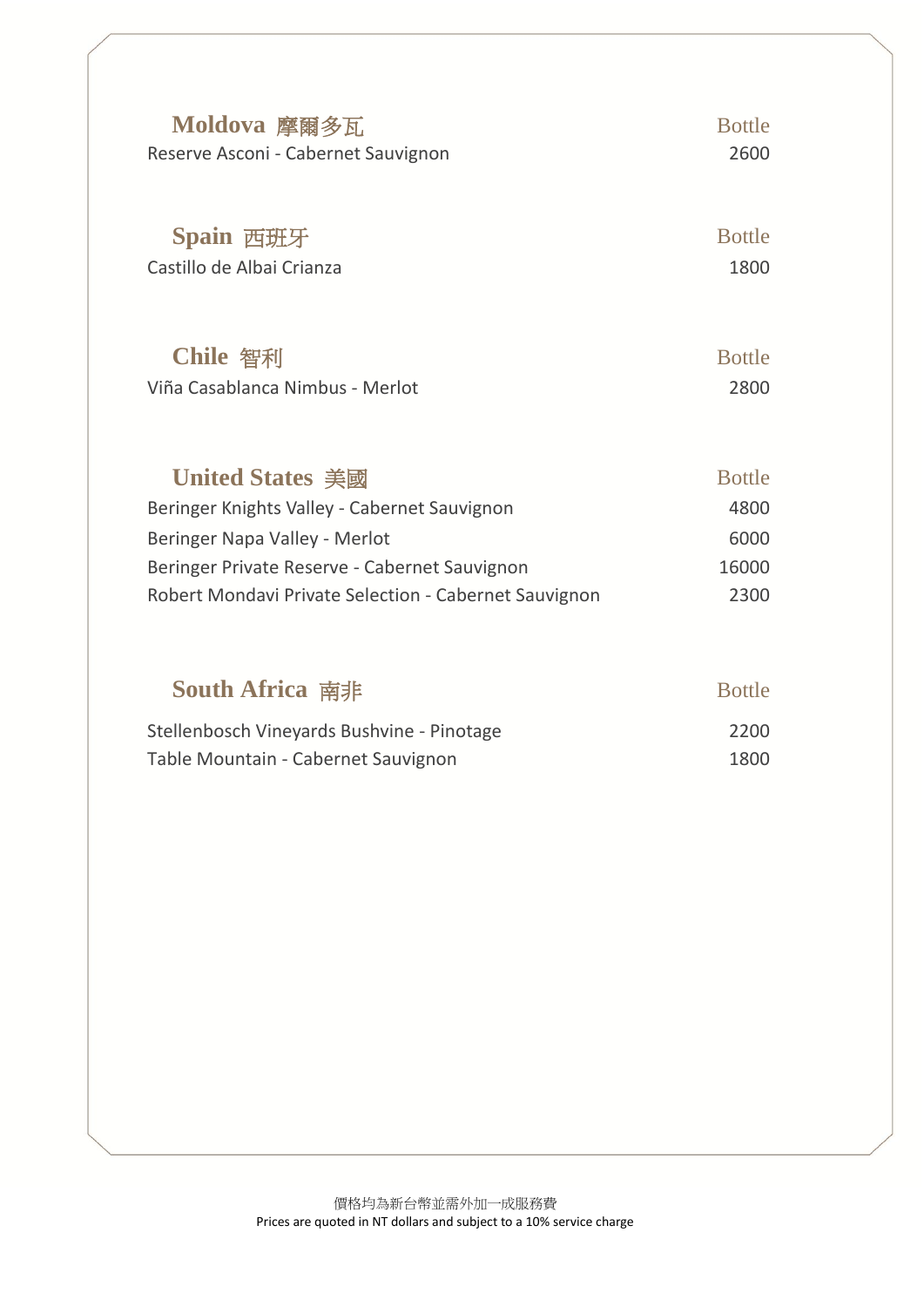# **White Wine** 白酒

| <b>France 法國</b>                                               | <b>Bottle</b>         |
|----------------------------------------------------------------|-----------------------|
| La Cour Des Dames - Viognier                                   | 2000                  |
| Louis Jadot - Chablis                                          | 3500                  |
| Louis Eschenauer - Sauvignon Blanc                             | 1800                  |
| Italy 義大利                                                      | <b>Bottle</b>         |
| Tasari Terre Sicliane IGT - Catarratto                         | 1800                  |
| <b>United States 美國</b>                                        | <b>Bottle</b>         |
| Robert Mondavi Private Selection - Chardonnay                  | 2500                  |
| Robert Mondavi Napa Valley - Fume Blanc                        | 2800                  |
| Mer Soleil Reserve - Chardonnay                                | 4800                  |
| <b>Twomey - Sauvignon Blanc</b>                                | 3800                  |
| Siverado Vineburg Carneros - Chardonnay                        | 5000                  |
| Beringer Napa Valley Chradonnay                                | 4000                  |
| New Zealand 紐西蘭                                                | <b>Bottle</b>         |
| Cloudy Bay - Sauvignon Blanc                                   | 2800                  |
| Moldova 摩爾多瓦<br>Asconi Exception - Sauvignon Blanc<br>Chile 智利 | <b>Bottle</b><br>2200 |
| Morande Gran Reserva - Chardonnay                              | 2200                  |
| <b>South Africa</b> 南非<br>Credo - Chenin Blanc                 | 2800                  |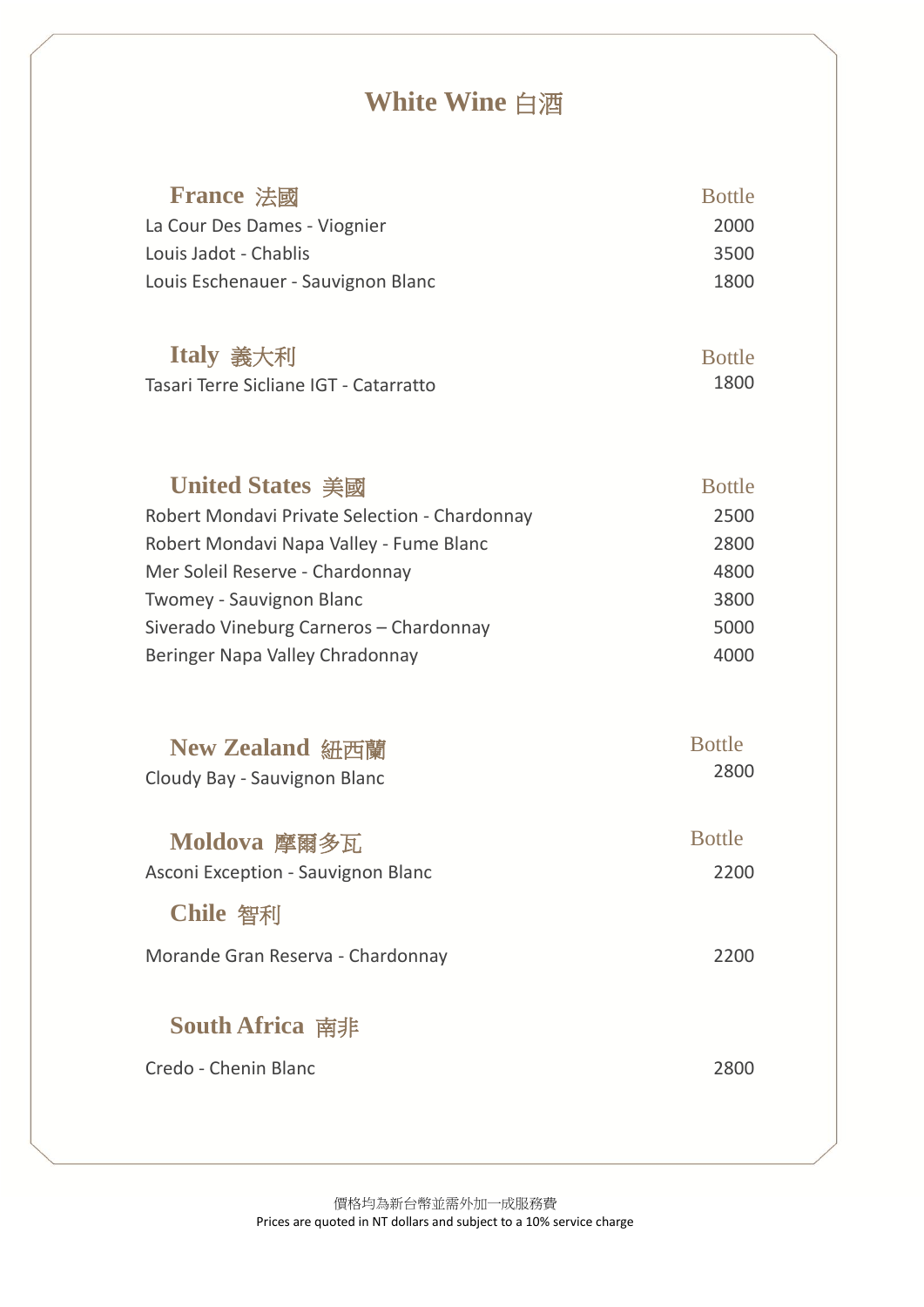### **Rosé Wine** 粉紅酒

|                                 | <b>Bottle</b> |
|---------------------------------|---------------|
| Beringer California - Zinfandel | 1800          |
| Tasari Rosato 2011 – Syrah      | 1800          |

### **Sparkling Wine** 氣泡酒

Bottle

| Arnozan Cremantsde Bordeaux-Rose            | 2600  |
|---------------------------------------------|-------|
| Bottega Millesimato Brut                    | 1800  |
| Fonranafredda Le Fronde Moscato D'asti DOCG | 2000  |
| Four Secrets Red Sparkling-Shiraz           | -2200 |

## **Champagne香檳 Bottle**

| Dom Perignon 04'                            | 18000 |
|---------------------------------------------|-------|
| Mumm Cordon Rouge                           | 5200  |
| Moët & Chandon Brut Impérial Champagne      | 5000  |
| Moët & Chandon Brut Rose Impérial Champagne | 6500  |

# **Dessert Wine** 甜白酒 Bottle

| Monbazillac Pavillon de la Catie 375ml | 1300 |
|----------------------------------------|------|
| Wolf Blass Red Label                   | 1800 |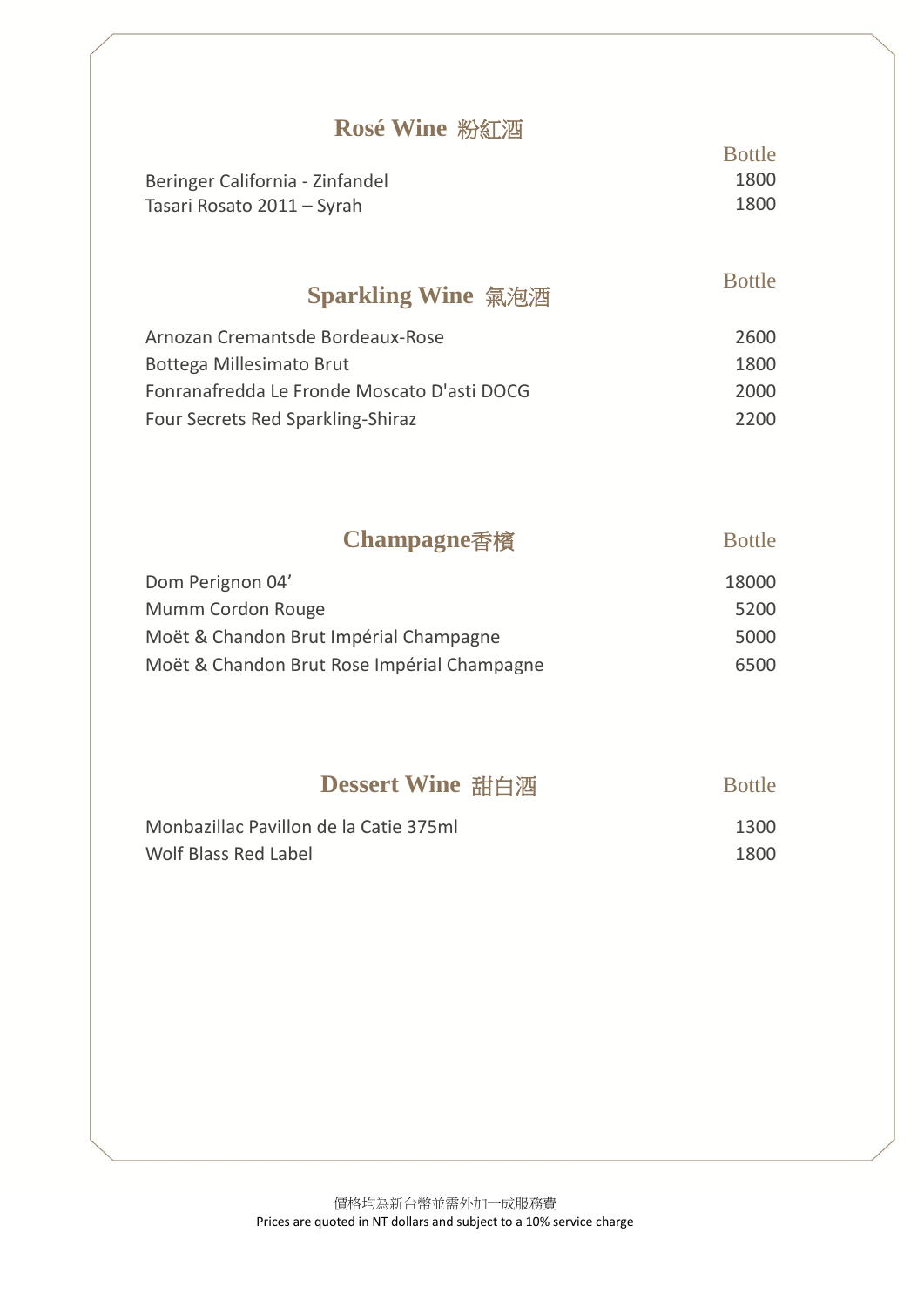| Beer 啤酒                       | <b>Bottle</b> |
|-------------------------------|---------------|
| Taiwan Beer Gold 台灣金牌啤酒       | 250           |
| Corona 墨西哥-可樂娜                | 250           |
| Heineken 荷蘭-海尼根               | 250           |
| Guinness 愛爾蘭-健力士              | 300           |
|                               |               |
| <b>Soft Drink 汽水</b>          | Can           |
| Coca Cola 可樂                  | 160           |
| Sprite 雪碧                     | 160           |
| Tonic Water 通寧汽水              | 160           |
| Ginger Ale 薑汁汽水               | 160           |
| Soda Water 蘇打汽水               | 160           |
|                               |               |
| <b>Mineral Water 礦泉水</b>      | <b>Bottle</b> |
| Acqua Panna 1000ml 普娜礦泉水      | 220           |
| San Pellegrino 1000ml 聖沛黎諾氣泡水 | 220           |
| Perrier 330ml 沛綠雅氣泡水          | 150           |
|                               |               |
| <b>Juice 果汁</b>               | <b>Glass</b>  |
| Cranberry Juice 蔓越莓汁          | 200           |
| Lemon Juice 檸檬汁               | 250           |
| Kiwi Juice 奇異果汁               | 300           |
| Orange Juice 柳橙汁              | 300           |
|                               |               |
| Non-alcoholic Drinks 無酒精飲料    | <b>Glass</b>  |
| Fresh Milk 新鮮牛奶(冰/熱)          | 200           |
| Milk Tea 奶茶(冰/熱)              | 250           |
| Ice Tea 冰紅茶                   | 250           |
| Hot Chocolate 熱可可             | 250           |
|                               |               |